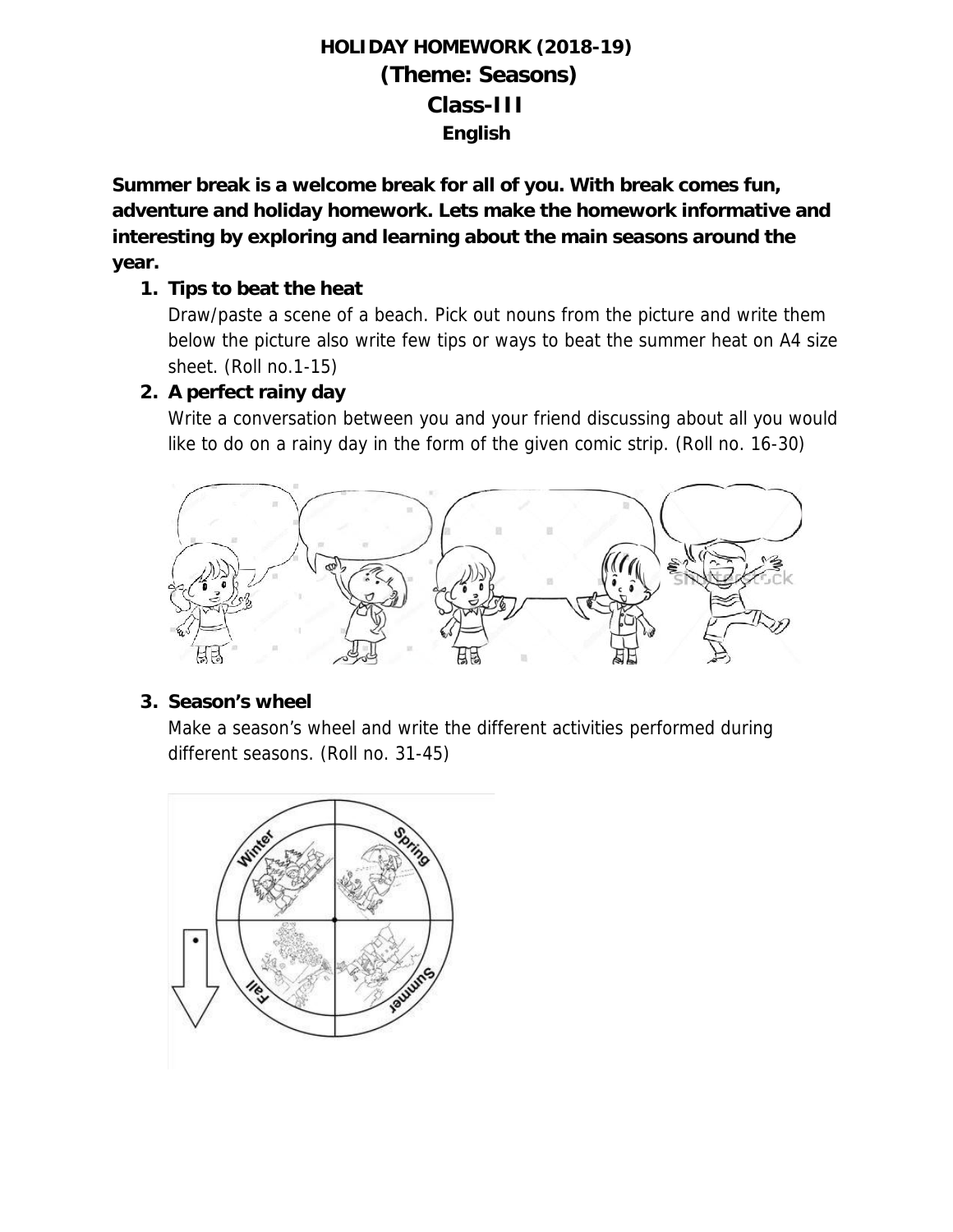

- 1) ग्रीष्मावकाश में आप अपने परिवार के साथ समुद्र -तट पर घूमने गए तभी एक जलपरी पानी से निकलकर आपके पास आई। जो दुखी और उदास लग रही थी; उदासी का कारण उसने समुद्री जल और तट की गंदगी बताई । आप जलपरी और पर्यावरण की रक्षा के लिए क्या उपाय करेगे। जलपरी का चित्र बनाकर कविता /अनुच्छेद के रूप मेलिखे ( क्रमांक 1से 15 तक)
- 2) सर्दी के मौसम में आप भारत के किस प्रदेश में घूमने जाना चाहेंगे और क्यों? उस प्रदेश के दर्शनीय स्थलों के चित्र और जानकारी एकत्रित कीजिये ( क्रमांक 16 से 30 तक)
- 3) वर्षा ऋत् से प्रकृति में क्या -क्या परिवर्तन आ जाते है ? कविता /अनुच्छेद (जिसमें वर्षा के बाद मच्छर -मक्खियोंसे बचाव की जानकारी भी निहित हो ( क्रमांक 31से 45 तक) नोट: दिया गया कार्य ए: 4 शीट पर कीजिये

#### **Social Studies**

**1. Season's chart**

Choose any one season of your choice. Draw or paste relevant pictures and write how seasons affect.(on A4 size sheet) (Roll no. 1-15)

- a) The food we eat
- b) The dress we wear
- c) The objects we use
- d) Plants around us
- e) Festivals we celebrate
- **2. Eat healthy stay healthy**

Make a collage of seasonal crops (Rabi and Kharif). Name the places where they are grown and also write the climatic condition suitable for growing such crops. (roll no. 16-30)

**3. Know your weather**

Draw or paste the instruments used to measure the following weather conditions and write few lines on each on A4 size sheet (Roll no 31 to 45)

- a) Wind
- b) Temperature
- c) Rain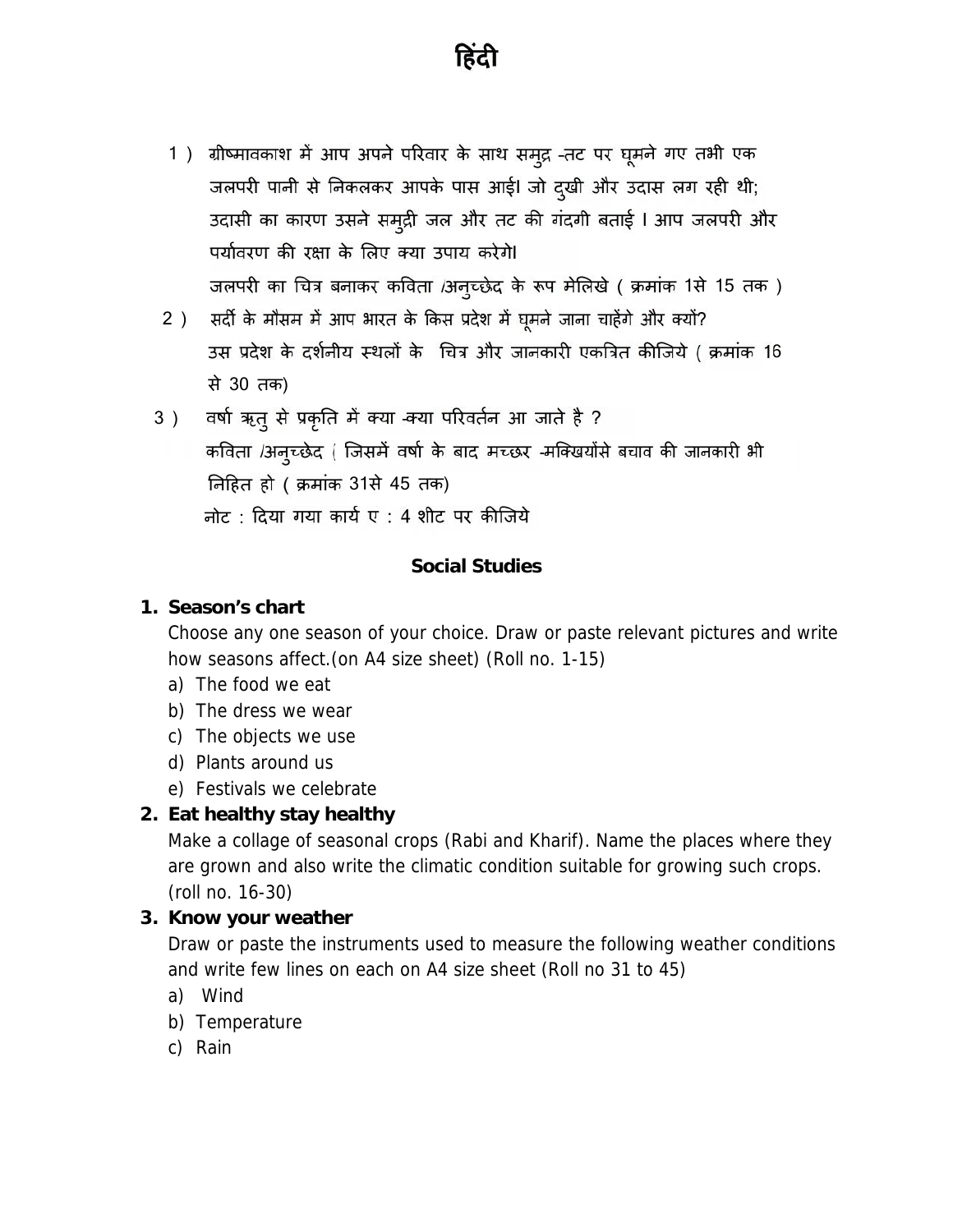#### **My Name Kite**

As Makar Sankranti is the kite flying festival when winter officially ends and spring begins. Likewise you choose an object associated with your favourite season, then choose any 2 numbers and represent them in an interesting manner as shown in the picture.

### **Instructions**

Choose any two 4 digit numbers and write their- (Roll no 1-16)

- 1. Place Value
- 2. Number Name
- 3. Expanded Form
- 4. Successor
- 5. Predecessor in a creative way.



II Listen to the weather forecast daily and note down the temperature of 10 consequent days neatly on A4 size sheet. Choose any object related to any season, make their 2 beautiful and colourful cut outs and write the above recorded temperature in ascending order and descending order. (Roll no 17- 30)

| Date | Temperature |  |
|------|-------------|--|
|      |             |  |
|      |             |  |
|      |             |  |



III Use different shapes and draw the scene of your favorite season on A4 size sheet. Use different waste materials to decorate it like lid of the bottle, ice cream sticks, ear buds, cuttings of wrappers of chocolates, chips etc. (Roll no 31-45)

## **ART**

#### **ROBOTIC CRAFT**

#### **Roll No 1 to 20**

1 Create a robotic item with the help of keyboard keys. Material: keyboard keys, golden wire and fevicol. Site: Smart way to reuse old computer parts/keyboard keycrafts.

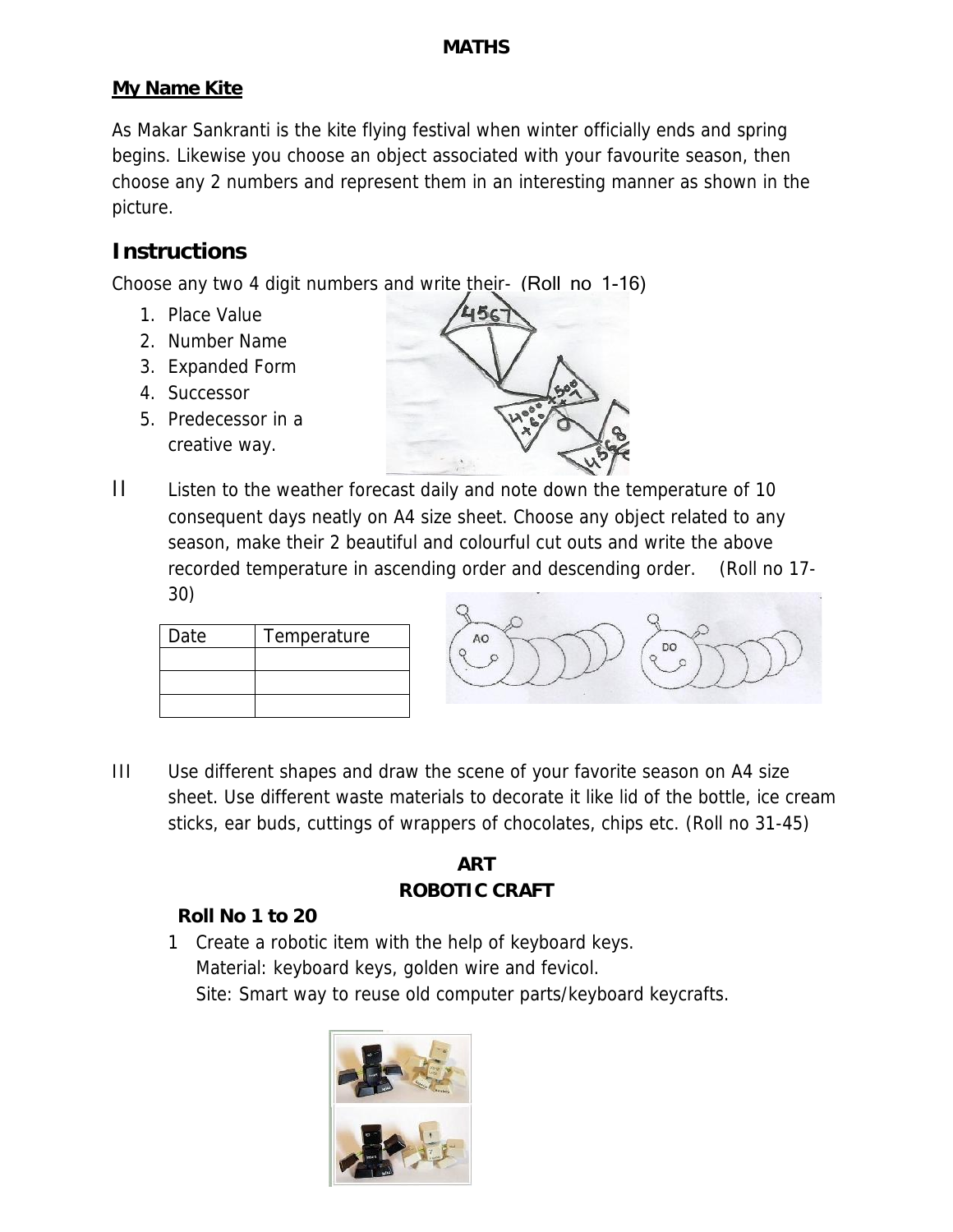**ROLL NO 21 ONWARDS**

2 Make a beautiful earing, bracelet, keychain or bangle with the help of wire, old tape cover.(roll 21 onwards)



Material: Keyboard keys, fevicol and golden wire.

Site: Smart way to reuse old computer parts/keyboard keycrafts.

## **Computer**

- $\triangleright$  Draw your favorite season using MS-Paint software.
- $\triangleright$  Take a print-out on A4 Size sheet.
- $\triangleright$  Best one will be uploaded on school's website.

## **SCIENCE**

1. Grow a seasonal fruit or vegetable sapling. Take care of it and water it timely for a period of one month. Write its procedure and note down the changes observe weekly on A-4 size sheet. Also take pictures of the plant at every stage of change and paste these pictures on A-4 size sheet.

2. Make a mocktail of any healthy drink every Sunday. Write its recipe and nutritional value. Click yourself while preparing and serving it and paste the photograph on A-4 size sheets. (Roll No.1 to 20)

3. Make food chart of 3 seasonal fruits and 3 vegetables with pictures. Write its nutritional value and importance. (Roll No.21 onwards)